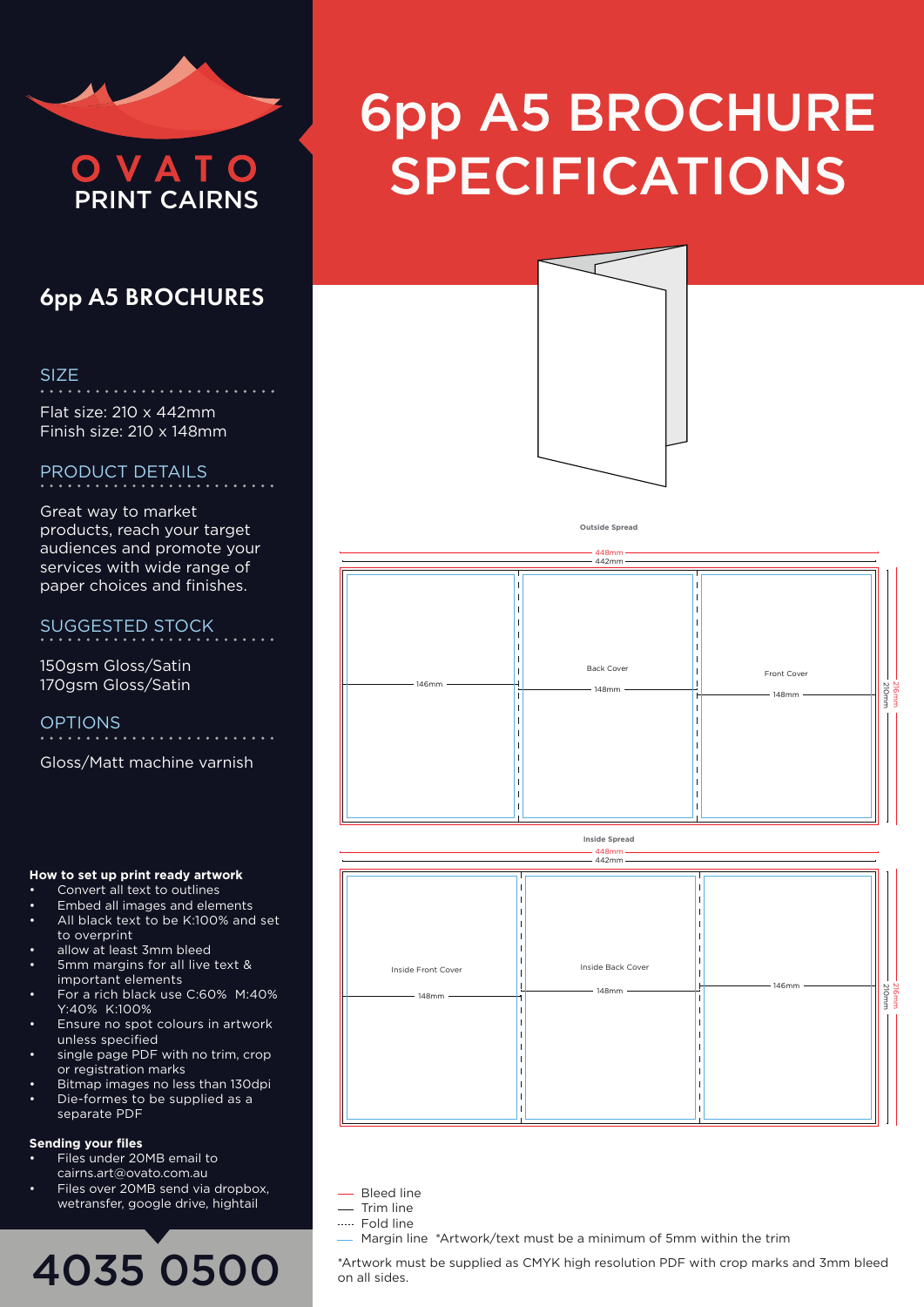

# 12pp A5 BROCHURES

HALF / ROLL FOLD

### SIZE

Flat size: 420 x 442mm Finish size: 210 x 148mm

### PRODUCT DETAILS

Great way to market products, reach your target audiences and promote your services with wide range of paper choices and finishes.

# SUGGESTED STOCK

115gsm Gloss/Satin 130gsm Gloss/Satin 150gsm Gloss/Satin

### OPTIONS

Gloss/Matt machine varnish

#### **How to set up print ready artwork**

- Convert all text to outlines
- Embed all images and elements
- All black text to be K:100% and set to overprint
- allow at least 3mm bleed
- 5mm margins for all live text & important elements
- For a rich black use C:60% M:40% Y:40% K:100%
- Ensure no spot colours in artwork unless specified
- single page PDF with no trim, crop or registration marks
- Bitmap images no less than 130dpi Die-formes to be supplied as a
- separate PDF

#### **Sending your files**

- Files under 20MB email to cairns.art@ovato.com.au
- Files over 20MB send via dropbox, wetransfer, google drive, hightail

# 4035 0500

# 12pp A5 BROCHURE OVATO SPECIFICATIONS



# **HALF / ROLL FOLD**





- Bleed line
- Trim line
- Fold line
	- Margin line \*Artwork/text must be a minimum of 5mm within the trim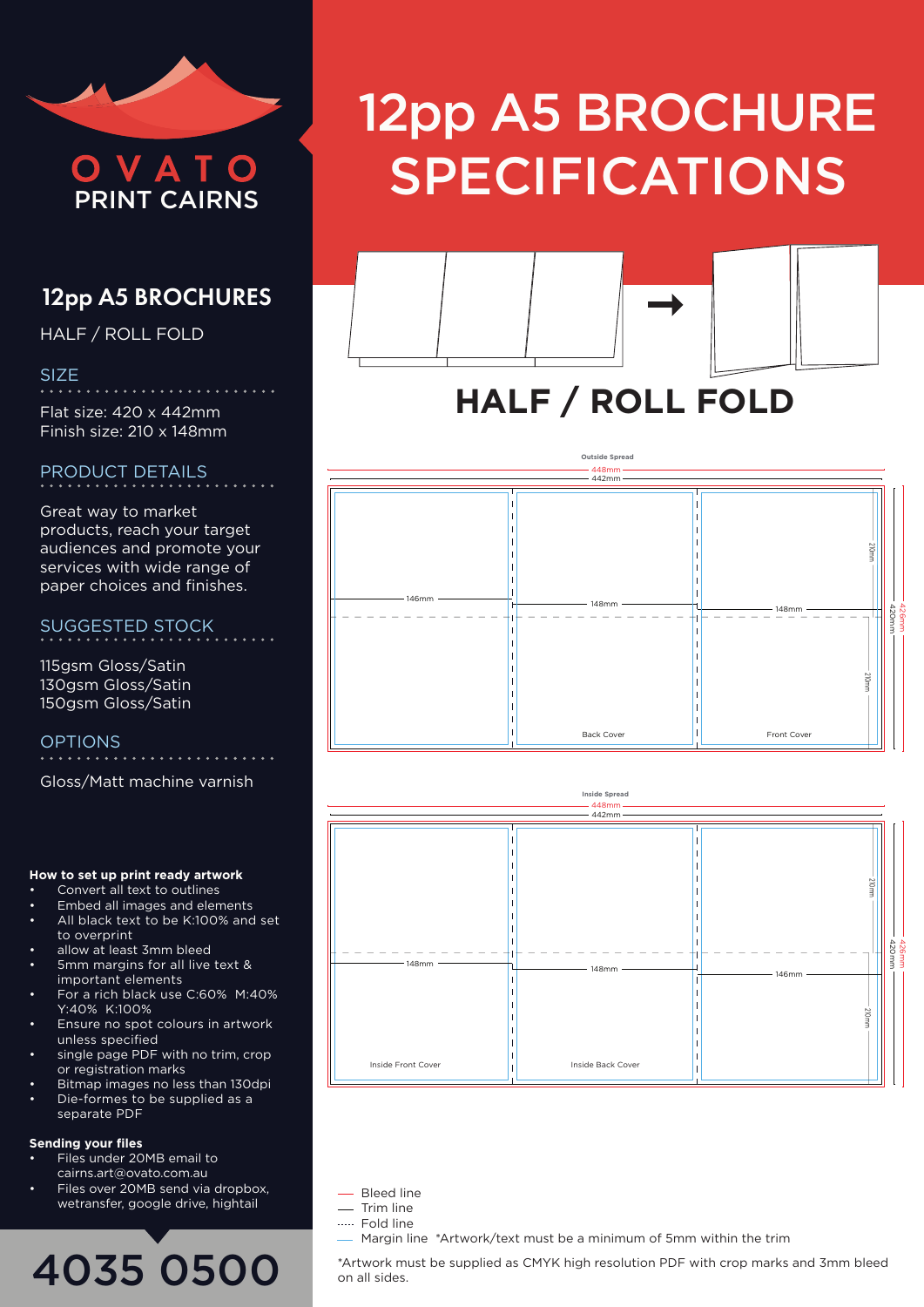

# 16pp A6 BROCHURES

CONCERTINA & HALF FOLD

SIZE

Flat size: 296 x 420mm Finish size: 148 x 105mm

### PRODUCT DETAILS

Great way to market products, reach your target audiences and promote your services with wide range of paper choices and finishes.

SUGGESTED STOCK

115gsm Gloss/Satin 130gsm Gloss/Satin 150gsm Gloss/Satin

OPTIONS

Gloss/Matt machine varnish

#### **How to set up print ready artwork**

- Convert all text to outlines
- Embed all images and elements
- All black text to be K:100% and set to overprint
- allow at least 3mm bleed
- 5mm margins for all live text & important elements
- For a rich black use C:60% M:40% Y:40% K:100%
- Ensure no spot colours in artwork unless specified
- single page PDF with no trim, crop or registration marks
- Bitmap images no less than 130dpi Die-formes to be supplied as a
- separate PDF

#### **Sending your files**

- Files under 20MB email to cairns.art@ovato.com.au
- Files over 20MB send via dropbox, wetransfer, google drive, hightail

# 4035 0500

# 16pp A6 BROCHURE OVATO SPECIFICATIONS



# **CONCERTINA & CROSS FOLD**





- Bleed line
- Trim line
- Fold line
	- Margin line \*Artwork/text must be a minimum of 5mm within the trim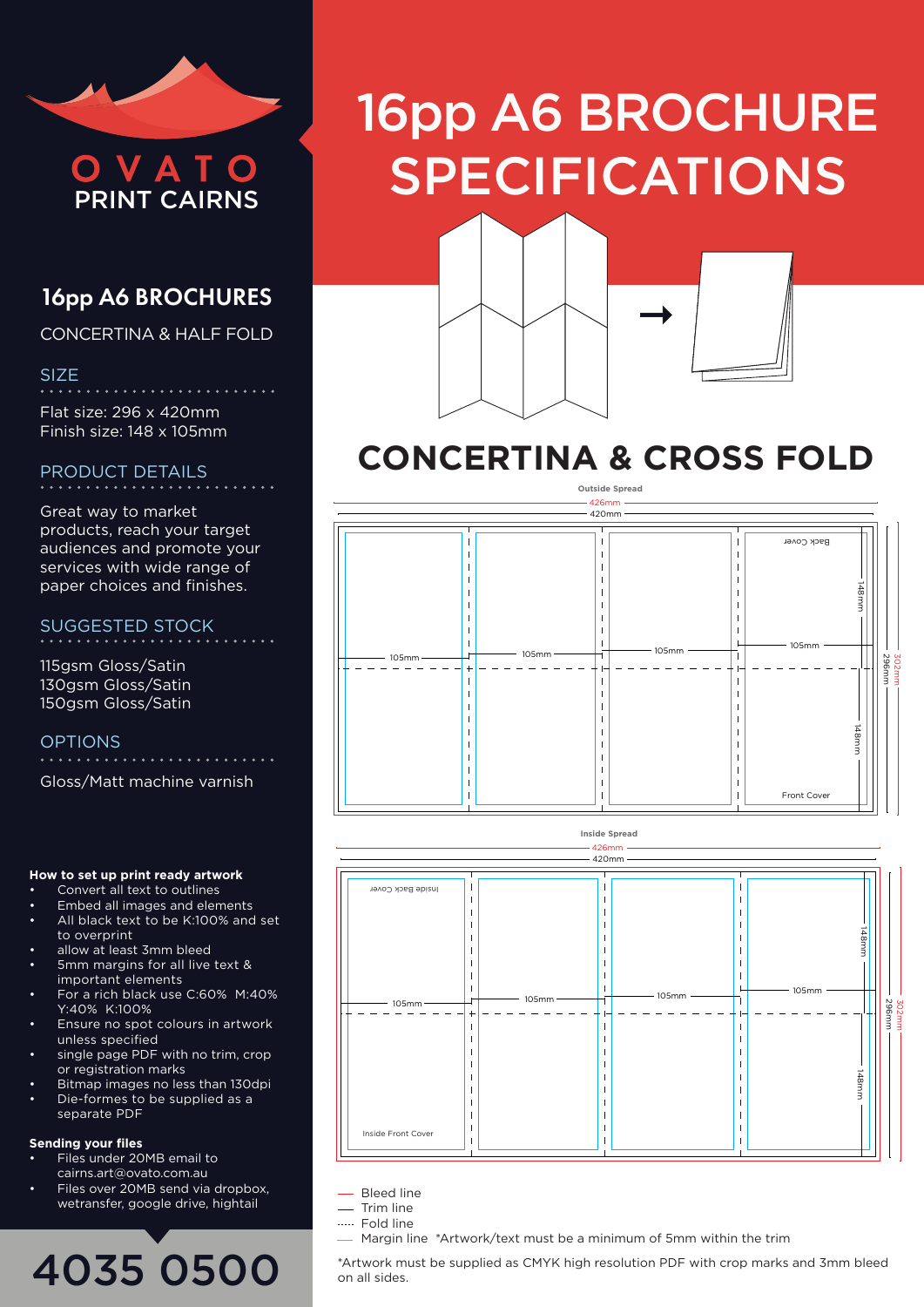

# 4pp A4 BROCHURES

#### SIZE

Flat size: 297 x 420mm Finish size: 297 x 210mm

### PRODUCT DETAILS

Great way to market products, reach your target audiences and promote your services with wide range of paper choices and finishes.

## SUGGESTED STOCK

150gsm Gloss/Satin 170gsm Gloss/Satin

OPTIONS

Gloss/Matt machine varnish

#### **How to set up print ready artwork**

- Convert all text to outlines
- Embed all images and elements • All black text to be K:100% and set
- to overprint
- allow at least 3mm bleed
- 5mm margins for all live text & important elements
- For a rich black use C:60% M:40% Y:40% K:100%
- Ensure no spot colours in artwork unless specified
- single page PDF with no trim, crop or registration marks
- Bitmap images no less than 130dpi • Die-formes to be supplied as a separate PDF

### **Sending your files**

- Files under 20MB email to cairns.art@ovato.com.au
- Files over 20MB send via dropbox, wetransfer, google drive, hightail

# 4035 0500

# 4pp A4 BROCHURE OVATO SPECIFICATIONS



# 216mm 420mm  $\mathbf{I}$  $\mathbf{I}$  $\mathbf{I}$ 297m m 303m m 210mm 210mm  $\mathbf{I}$  $\mathbf{I}$  $\overline{1}$

- Bleed line
- Trim line
- ..... Fold line
	- Margin line \*Artwork/text must be a minimum of 5mm within the trim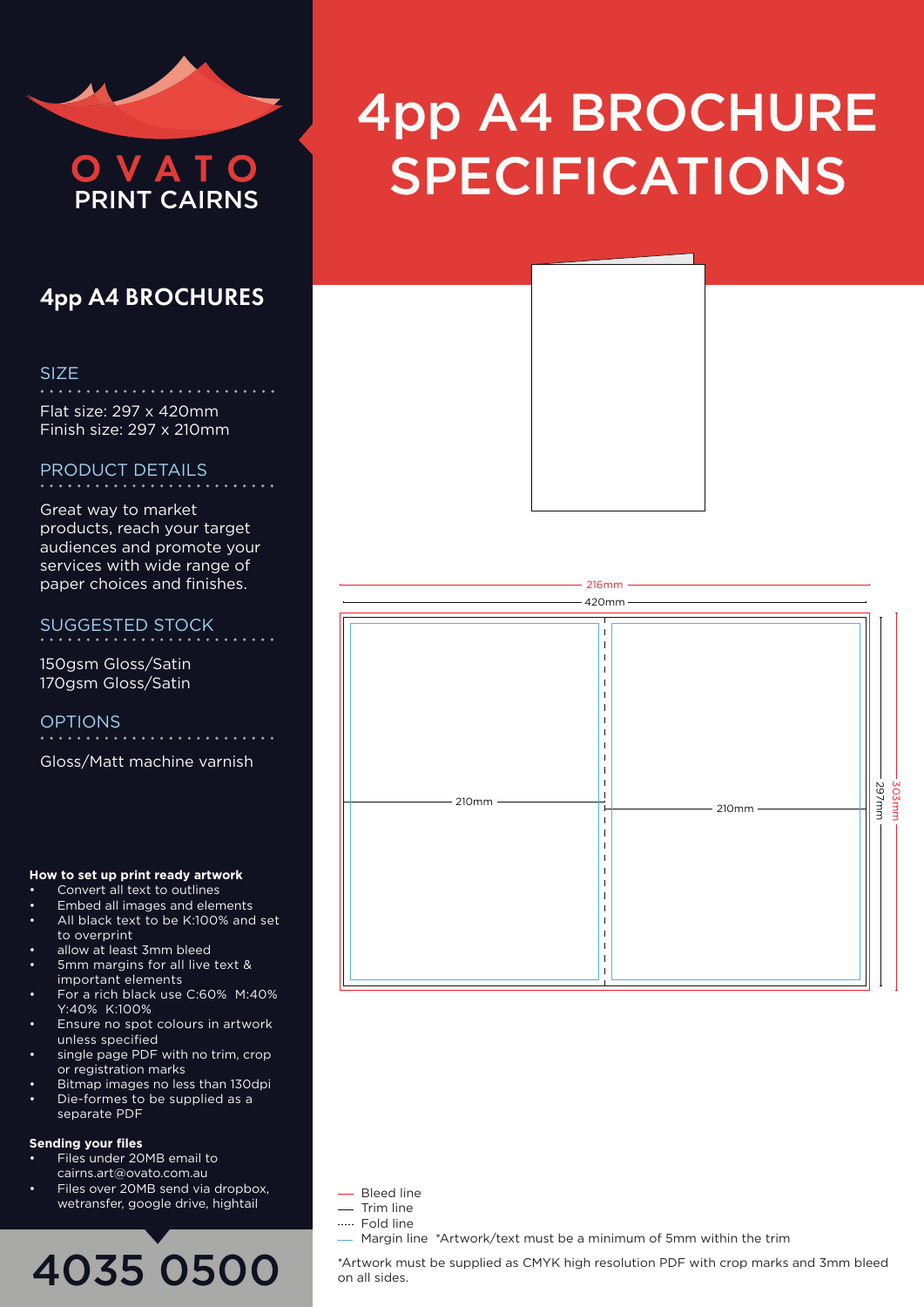# 6pp A4 BROCHURES

### SIZE

Flat size: 297 x 627mm Finish size: 297 x 210mm

## PRODUCT DETAILS

Great way to market products, reach your target audiences and promote your services with wide range of paper choices and finishes.

SUGGESTED STOCK

150gsm Gloss/Satin 170gsm Gloss/Satin

OPTIONS

Gloss/Matt machine varnish

### **How to set up print ready artwork**

- Convert all text to outlines
- Embed all images and elements
- All black text to be K:100% and set to overprint
- allow at least 3mm bleed
- 5mm margins for all live text & important elements
- For a rich black use C:60% M:40% Y:40% K:100%
- Ensure no spot colours in artwork unless specified
- single page PDF with no trim, crop or registration marks
- Bitmap images no less than 130dpi • Die-formes to be supplied as a
- separate PDF

#### **Sending your files**

- Files under 20MB email to cairns.art@ovato.com.au
- Files over 20MB send via dropbox, wetransfer, google drive, hightail

# 4035 0500

# 6pp A4 BROCHURE OVATO SPECIFICATIONS



| Outside Spread<br>$633mm$ –<br><u> 1989 - Johann Stein, mars et al. (b. 1989)</u><br>627mm - |                                 |                                              |  |  |
|----------------------------------------------------------------------------------------------|---------------------------------|----------------------------------------------|--|--|
| $-207$ mm $-$                                                                                | <b>Back Cover</b><br>$-210mm -$ | Front Cover<br>50.3mm<br>297mm<br>$-210mm -$ |  |  |



- Bleed line
- Trim line
- Fold line
	- Margin line \*Artwork/text must be a minimum of 5mm within the trim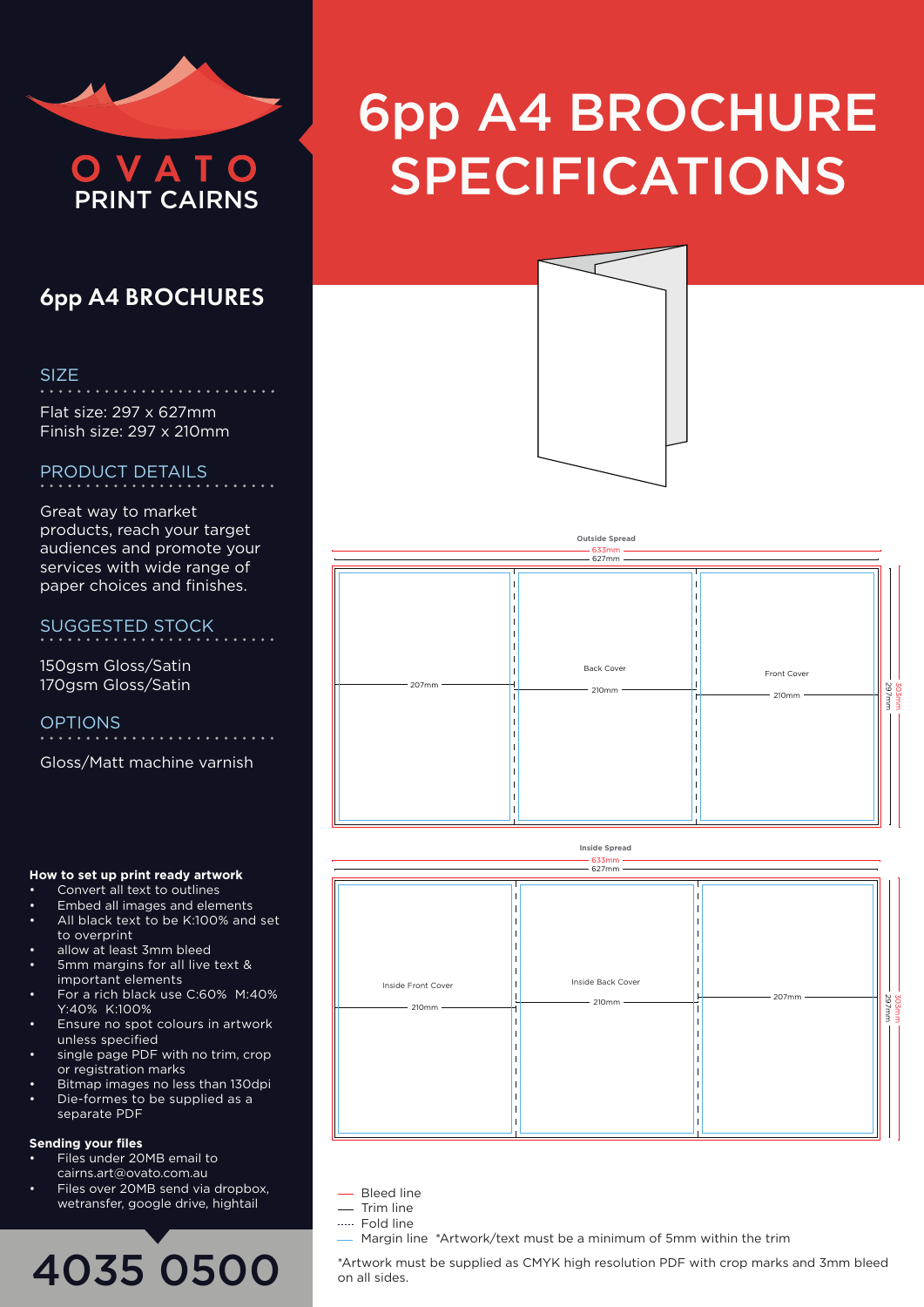### SIZE

Flat size: 210 x 198mm Finish size: 210 x 99mm

## PRODUCT DETAILS

Great way to market products, reach your target audiences and promote your services with wide range of paper choices and finishes.

SUGGESTED STOCK

150gsm Gloss/Satin 170gsm Gloss/Satin

OPTIONS

Gloss/Matt machine varnish

### **How to set up print ready artwork**

- Convert all text to outlines
- Embed all images and elements
- All black text to be K:100% and set to overprint
- allow at least 3mm bleed
- 5mm margins for all live text & important elements
- For a rich black use C:60% M:40% Y:40% K:100%
- Ensure no spot colours in artwork unless specified
- single page PDF with no trim, crop or registration marks
- Bitmap images no less than 130dpi • Die-formes to be supplied as a
- separate PDF

#### **Sending your files**

- Files under 20MB email to cairns.art@ovato.com.au
- Files over 20MB send via dropbox, wetransfer, google drive, hightail

# 4035 0500

# 4pp DL BROCHURE OVATO SPECIFICATIONS





- Bleed line
- Trim line
- ..... Fold line
	- Margin line \*Artwork/text must be a minimum of 5mm within the trim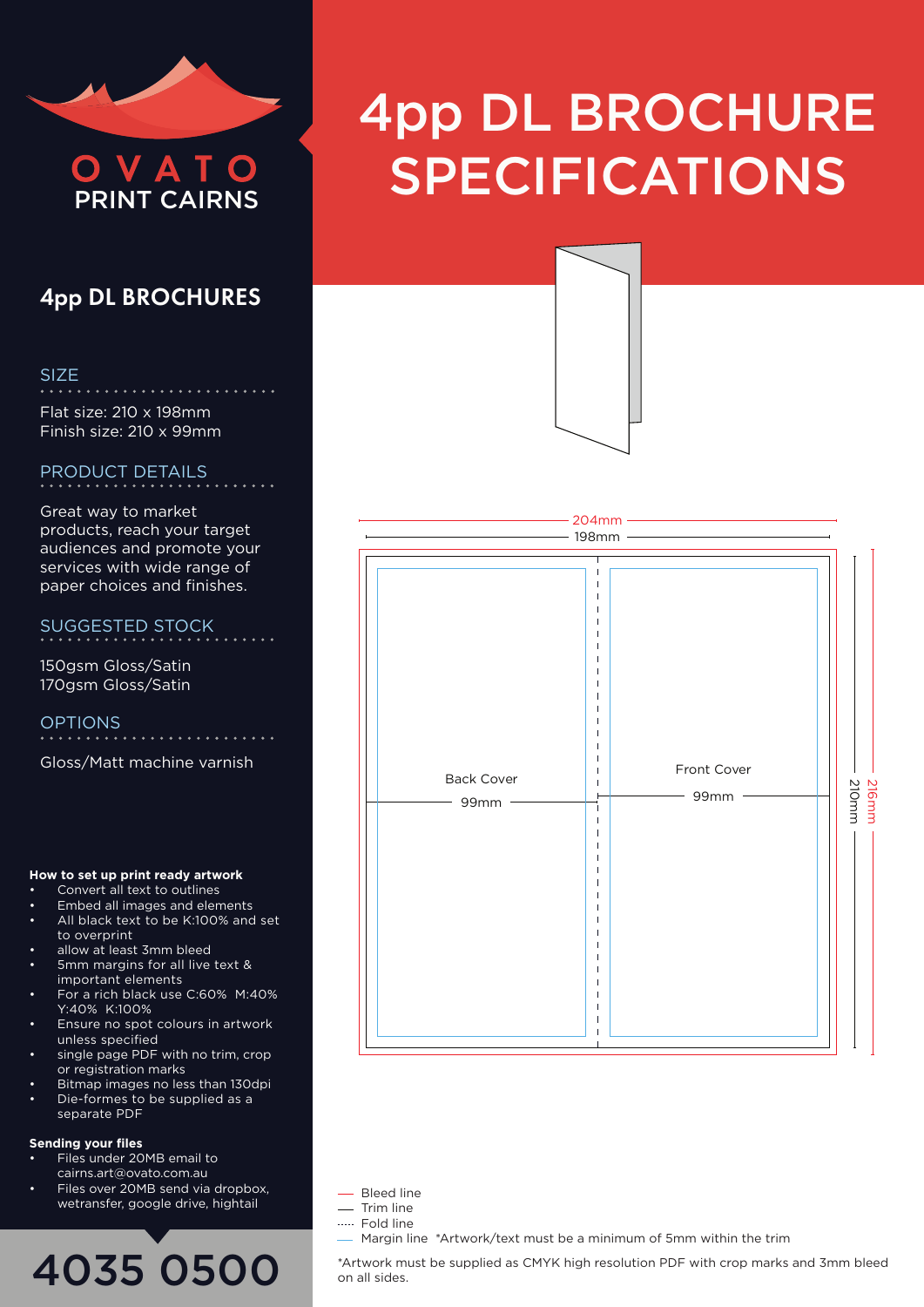

### SIZE

Flat size: 210 x 297mm Finish size: 210 x 99mm

## PRODUCT DETAILS

Great way to market products, reach your target audiences and promote your services with wide range of paper choices and finishes.

SUGGESTED STOCK

150gsm Gloss/Satin 170gsm Gloss/Satin

OPTIONS

Gloss/Matt machine varnish

#### **How to set up print ready artwork**

- Convert all text to outlines
- Embed all images and elements • All black text to be K:100% and set
- to overprint
- allow at least 3mm bleed
- 5mm margins for all live text & important elements
- For a rich black use C:60% M:40% Y:40% K:100%
- Ensure no spot colours in artwork unless specified
- single page PDF with no trim, crop or registration marks
- Bitmap images no less than 130dpi Die-formes to be supplied as a
- separate PDF

#### **Sending your files**

- Files under 20MB email to cairns.art@ovato.com.au
- Files over 20MB send via dropbox, wetransfer, google drive, hightail

# 4035 0500

# 6pp DL BROCHURE OVATO SPECIFICATIONS



- Bleed line
- Trim line
- Fold line
	- Margin line \*Artwork/text must be a minimum of 5mm within the trim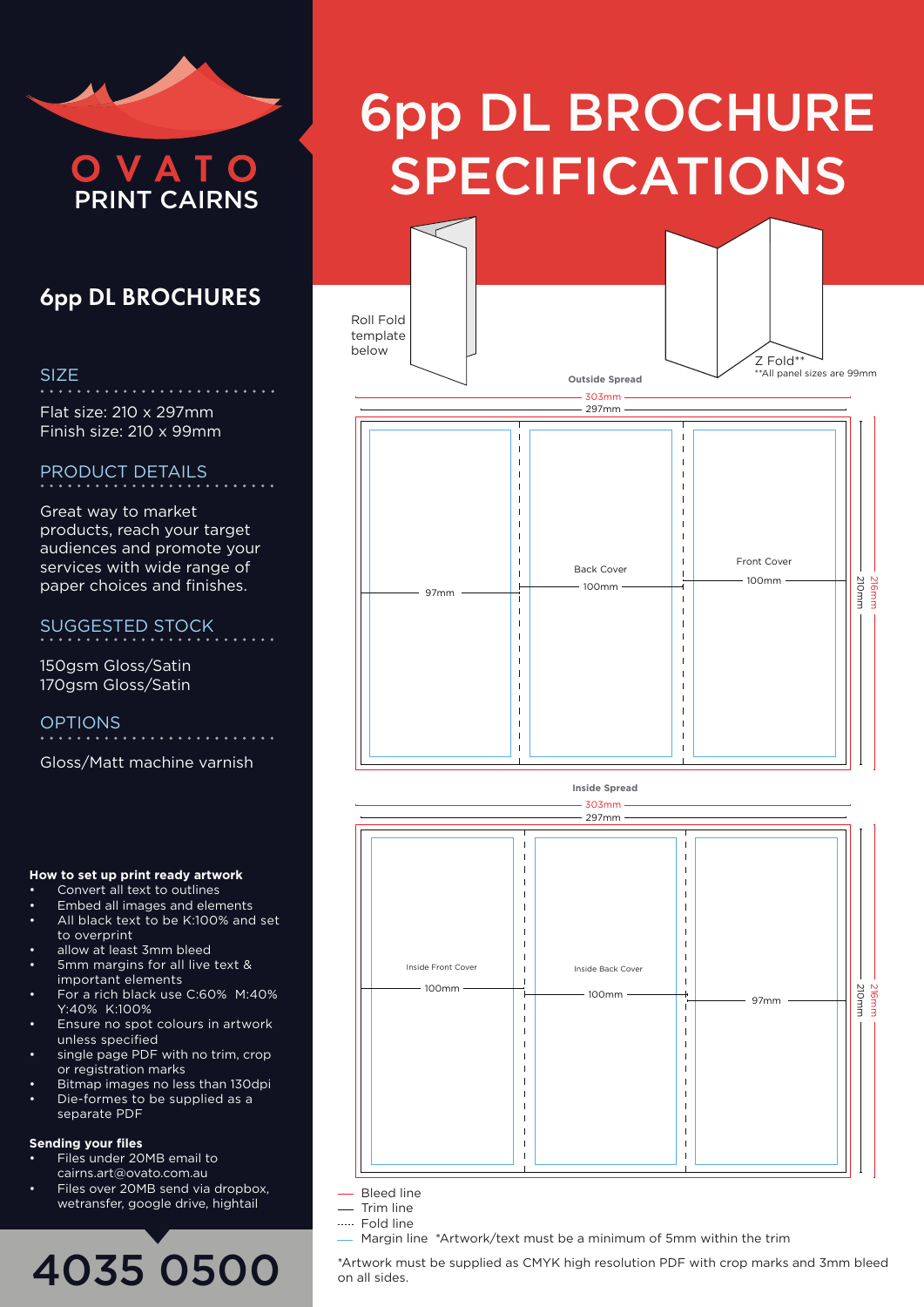

### CONCERTINA FOLD

SIZE

Flat size: 210 x 396mm Finish size: 210 x 99mm

## PRODUCT DETAILS

Great way to market products, reach your target audiences and promote your services with wide range of paper choices and finishes.

SUGGESTED STOCK

150gsm Gloss/Satin 170gsm Gloss/Satin

OPTIONS

Gloss/Matt machine varnish

#### **How to set up print ready artwork**

- Convert all text to outlines
- Embed all images and elements • All black text to be K:100% and set
- to overprint
- allow at least 3mm bleed
- 5mm margins for all live text & important elements
- For a rich black use C:60% M:40% Y:40% K:100%
- Ensure no spot colours in artwork unless specified
- single page PDF with no trim, crop or registration marks
- Bitmap images no less than 130dpi Die-formes to be supplied as a
- separate PDF

#### **Sending your files**

- Files under 20MB email to cairns.art@ovato.com.au
- Files over 20MB send via dropbox, wetransfer, google drive, hightail

# 4035 0500

# 8pp DL BROCHURE OVATO SPECIFICATIONS

# **CONCERTINA FOLD**





|                                | Inside Spread<br>$-402$ mm $-$<br>$-396$ mm $-$ |  |                                                                |  |  |  |
|--------------------------------|-------------------------------------------------|--|----------------------------------------------------------------|--|--|--|
| Inside Front Cover<br>- 99mm - | - 99mm                                          |  | Inside Back Cover<br>Zibmm<br>210mm<br>99mm ·<br>ĥ<br>- 99mm · |  |  |  |

- Bleed line
- Trim line
- Fold line
	- Margin line \*Artwork/text must be a minimum of 5mm within the trim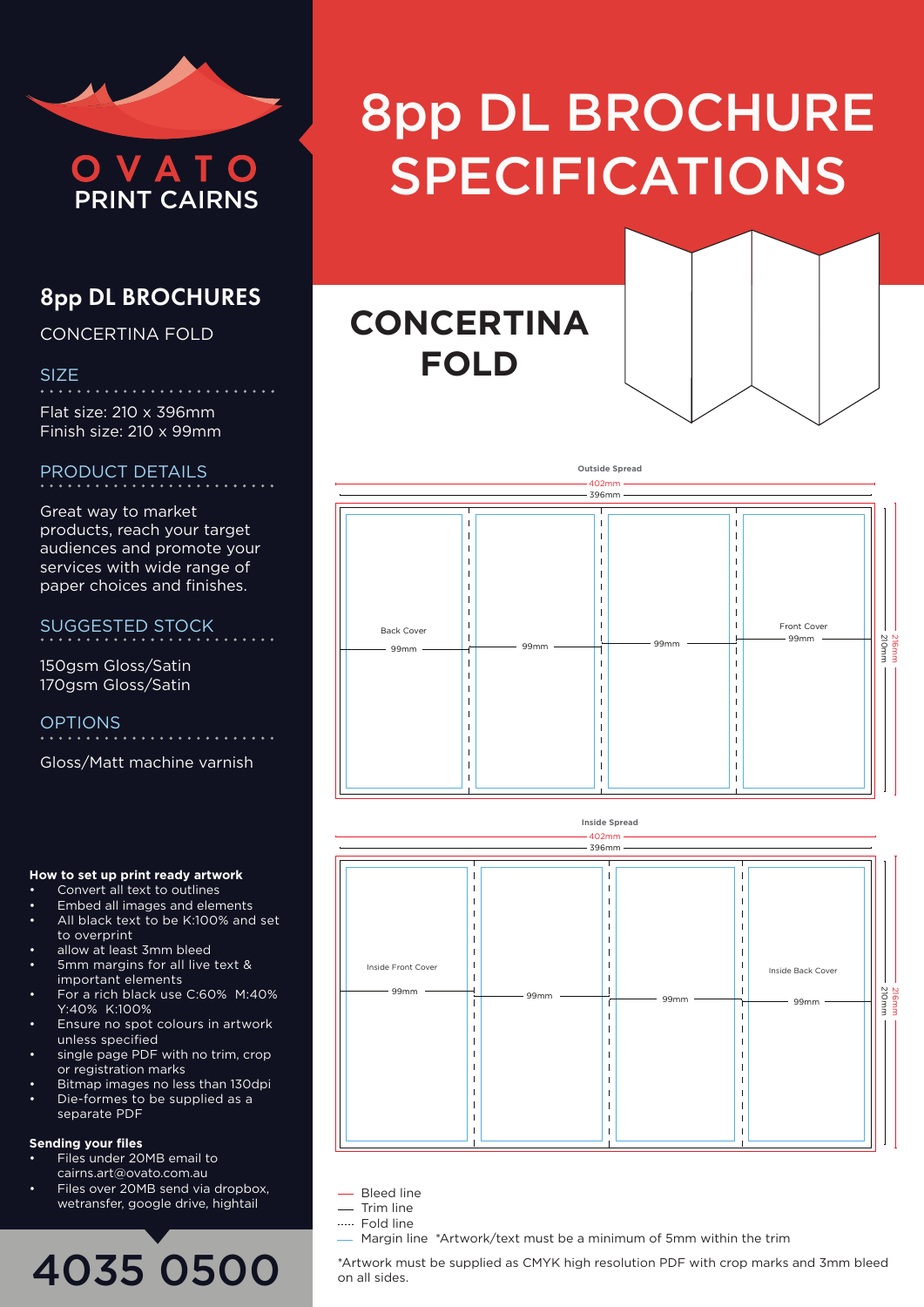

ROLL FOLD

### SIZE

Flat size: 210 x 394mm Finish size: 210 x 99mm

## PRODUCT DETAILS

Great way to market products, reach your target audiences and promote your services with wide range of paper choices and finishes.

SUGGESTED STOCK

150gsm Gloss/Satin 170gsm Gloss/Satin

OPTIONS

Gloss/Matt machine varnish

### **How to set up print ready artwork**

- Convert all text to outlines
- Embed all images and elements • All black text to be K:100% and set
- to overprint
- allow at least 3mm bleed
- 5mm margins for all live text & important elements
- For a rich black use C:60% M:40% Y:40% K:100%
- Ensure no spot colours in artwork unless specified
- single page PDF with no trim, crop or registration marks
- Bitmap images no less than 130dpi • Die-formes to be supplied as a
- separate PDF

#### **Sending your files**

- Files under 20MB email to cairns.art@ovato.com.au
- Files over 20MB send via dropbox, wetransfer, google drive, hightail

# 4035 0500

# 8pp DL BROCHURE OVATO SPECIFICATIONS





216mm

|        |      | and abread<br>400mm-<br>394mm - |                       |                                |
|--------|------|---------------------------------|-----------------------|--------------------------------|
| 96mm · | 98mm |                                 | Back Cover<br>- 100mm | Front Cover<br>ZID mm<br>100mm |

**Outside Spread**

**Inside Spread** 400mm 394mm Inside Front Cover | | | Inside Back Cover  $\mathbf{I}$  $\mathbf{I}$ 210mm 216mm 100mm 100mm 98mm 96mm  $\overline{1}$  $\blacksquare$  $\overline{1}$  $\mathbf{I}$  $\mathbf{I}$  $\overline{1}$  $\mathbf{I}$  $\overline{1}$ 

- Bleed line
- Trim line
- ..... Fold line
	- Margin line \*Artwork/text must be a minimum of 5mm within the trim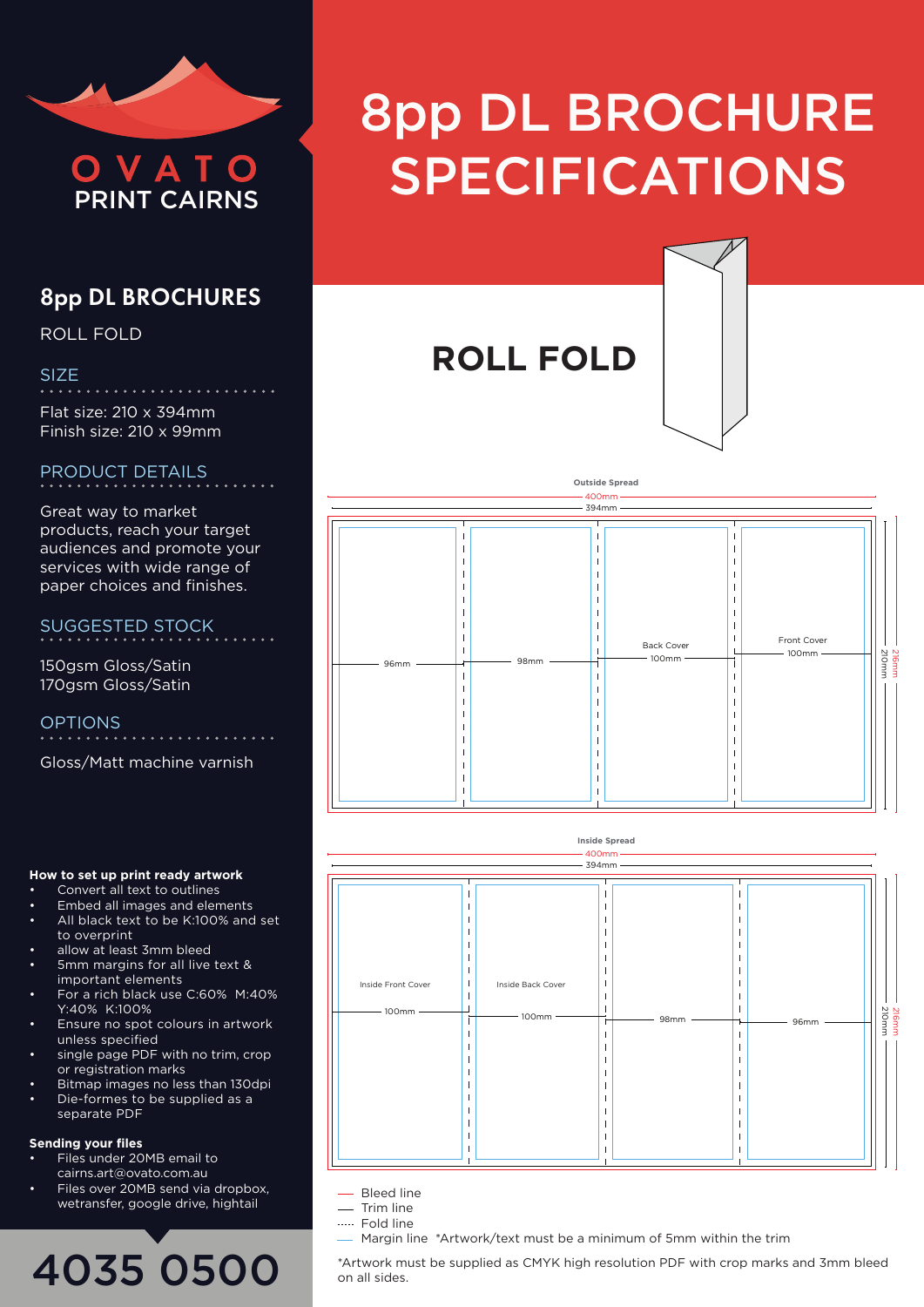

### HALF & HALF FOLD

SIZE

Flat size: 210 x 394.5mm Finish size: 210 x 99mm

## PRODUCT DETAILS

Great way to market products, reach your target audiences and promote your services with wide range of paper choices and finishes.

SUGGESTED STOCK

150gsm Gloss/Satin 170gsm Gloss/Satin

OPTIONS

Gloss/Matt machine varnish

#### **How to set up print ready artwork**

- Convert all text to outlines
- Embed all images and elements • All black text to be K:100% and set
- to overprint
- allow at least 3mm bleed
- 5mm margins for all live text & important elements
- For a rich black use C:60% M:40% Y:40% K:100%
- Ensure no spot colours in artwork unless specified
- single page PDF with no trim, crop or registration marks
- Bitmap images no less than 130dpi • Die-formes to be supplied as a
- separate PDF

#### **Sending your files**

- Files under 20MB email to cairns.art@ovato.com.au
- Files over 20MB send via dropbox, wetransfer, google drive, hightail

# 4035 0500

# 8pp DL BROCHURE OVATO SPECIFICATIONS

**HALF & HALF FOLD**





| <b>Inside Spread</b><br>$-400.5$ mm $-$<br>the contract of the contract of the contract of the contract of the<br>$-394.5$ mm $-$ |        |                          |  |  |  |
|-----------------------------------------------------------------------------------------------------------------------------------|--------|--------------------------|--|--|--|
| Inside Front Cover<br>Inside Back Cover<br>99.5mm -<br>99mm                                                                       | 99mm · | Zlbmm<br>210mm<br>97mm - |  |  |  |

Bleed line

Trim line

Fold line

Margin line \*Artwork/text must be a minimum of 5mm within the trim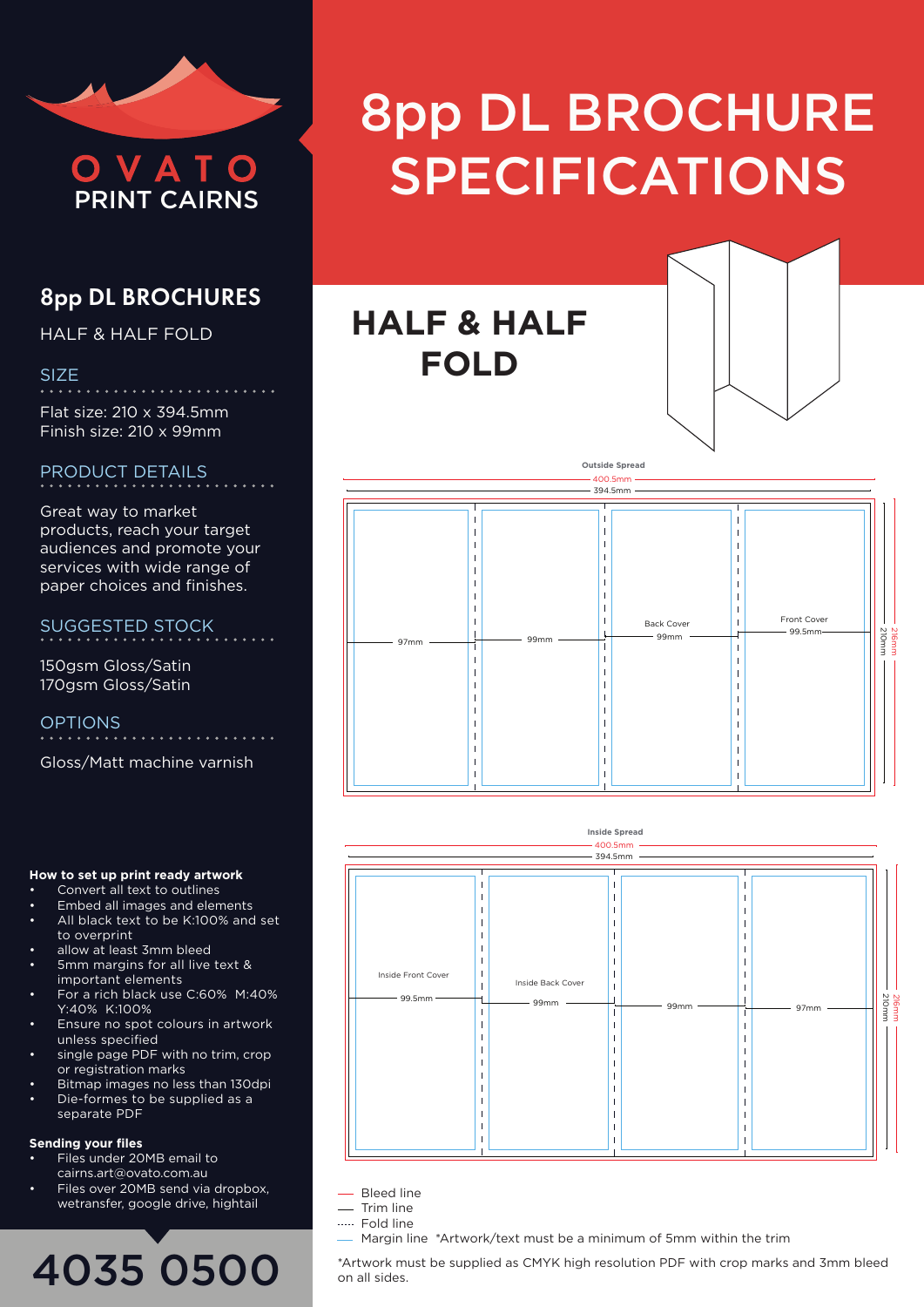

CONCERTINA / ROLL FOLD

SIZE

Flat size: 210 x 490mm Finish size: 210 x 99mm

### PRODUCT DETAILS

Great way to market products, reach your target audiences and promote your services with wide range of paper choices and finishes.

SUGGESTED STOCK

115gsm Gloss/Satin 130gsm Gloss/Satin 150gsm Gloss/Satin

### OPTIONS

Gloss/Matt machine varnish

#### **How to set up print ready artwork**

- Convert all text to outlines
- Embed all images and elements
- All black text to be K:100% and set to overprint
- allow at least 3mm bleed
- 5mm margins for all live text & important elements
- For a rich black use C:60% M:40% Y:40% K:100%
- Ensure no spot colours in artwork unless specified
- single page PDF with no trim, crop or registration marks
- Bitmap images no less than 130dpi • Die-formes to be supplied as a
- separate PDF

#### **Sending your files**

- Files under 20MB email to cairns.art@ovato.com.au
- Files over 20MB send via dropbox, wetransfer, google drive, hightail

# 4035 0500

# 10pp DL BROCHURE OVATO SPECIFICATIONS

# **CONCERTINA / ROLL FOLD**





|                               | <b>Inside Spread</b><br>$-496$ mm $-$<br>490mm- |        |      |                        |  |
|-------------------------------|-------------------------------------------------|--------|------|------------------------|--|
| Inside Front Cover<br>102mm - | Inside Back Cover<br>$100mm -$                  | 100mm- | 94mm | 216mm<br>210mm<br>94mm |  |

- Bleed line
- Trim line
- Fold line
	- Margin line \*Artwork/text must be a minimum of 5mm within the trim